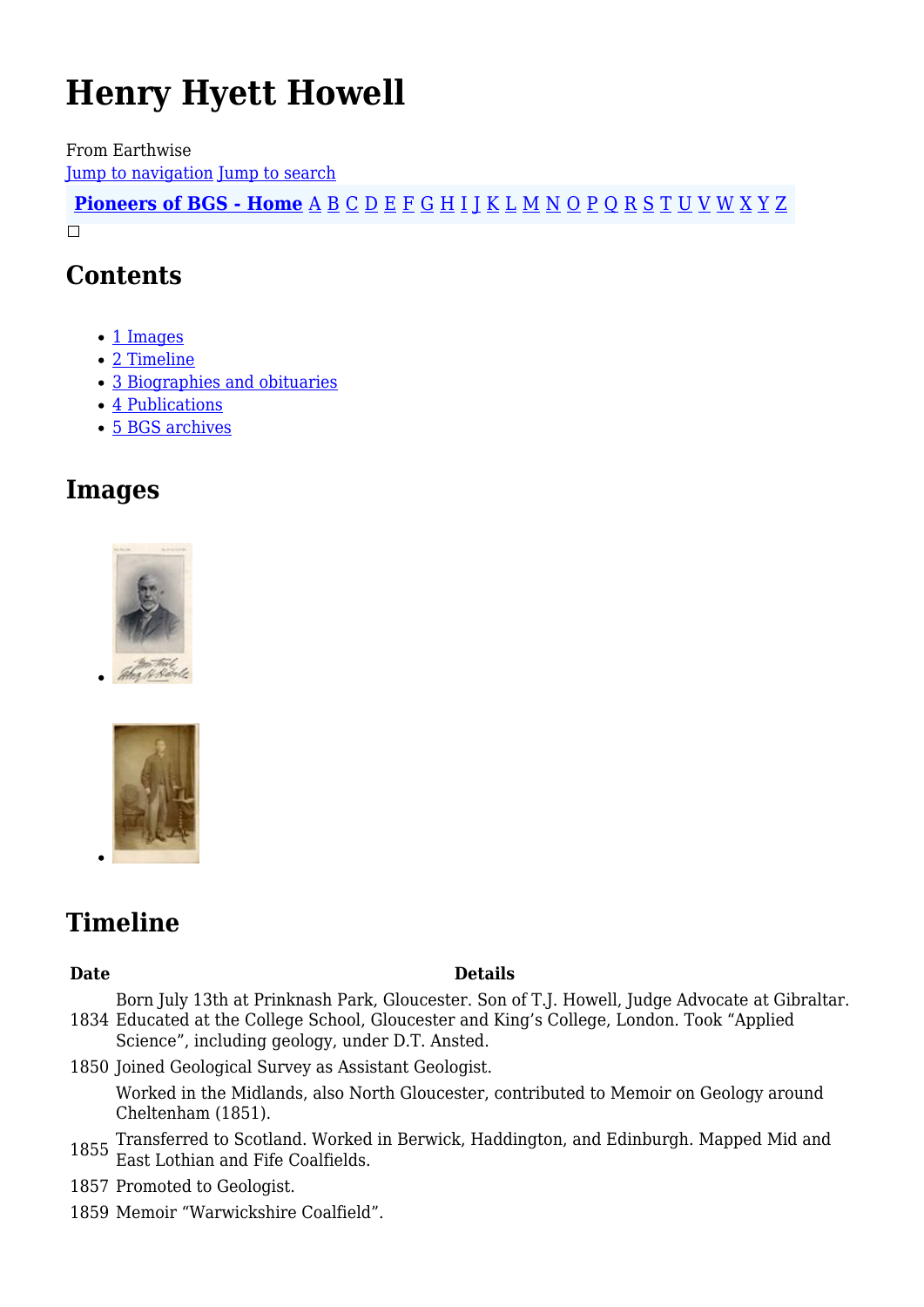- 1860 Memoir "Part of Leicestershire" (with Aveline).
- 1861 Memoir "Neighbourhood of Edinburgh" (with Geikie). Transferred to England. Mapped Jurassic rocks in Northants, Bedford and Huntingdon (1inch).
- 1866 Memoir "East Lothian" (with Geikie and Young).

Also 6inch maps of Edinburgh and Haddington Coalfields.

Began survey of Northumberland and Durham Coalfield.

- 1867 Took over superintendence of work in north-east Counties.
- 1869 Gave evidence on Northumberland and Durham Coalfield before Royal Commissioners.
- 1872 Made District Surveyor.
- 1882 Made Director for Scotland.
- 1888 Made Director for Britain. Mapping of the Isle of Man commenced.
- 1899 Retired.
- 1915 Died.

### **Biographies and obituaries**

Woodward, A.S. Obituary - Henry Hyatt Howell, born 1834, died 1915. [In Anniversary Address.]. Proceedings of the Geological Society in Quarterly Journal of the Geological Society. v. 72 p.lx. 1916

**Description** 

Geological Magazine (1899) p. 433

### **Publications**

### **BGS archives**

| <b>Ref No</b>         | <b>Title</b>                              |
|-----------------------|-------------------------------------------|
| GSM/DC/A/C/4/248, 277 | H H Howell: Letters of<br>appointment.    |
| GSM/DC/A/C/6/422      | H H Howell: Letters of<br>promotion.      |
| GSM/DC/A/C/8/135      | Mentioned in letter of<br>R.I. Murchison. |
| GSM/DC/A/C/8/177,295  | H H Howell: Letters of<br>promotion.      |
| GSM/DC/A/C/23/278     | H H Howell: Letter on<br>coal in Durham.  |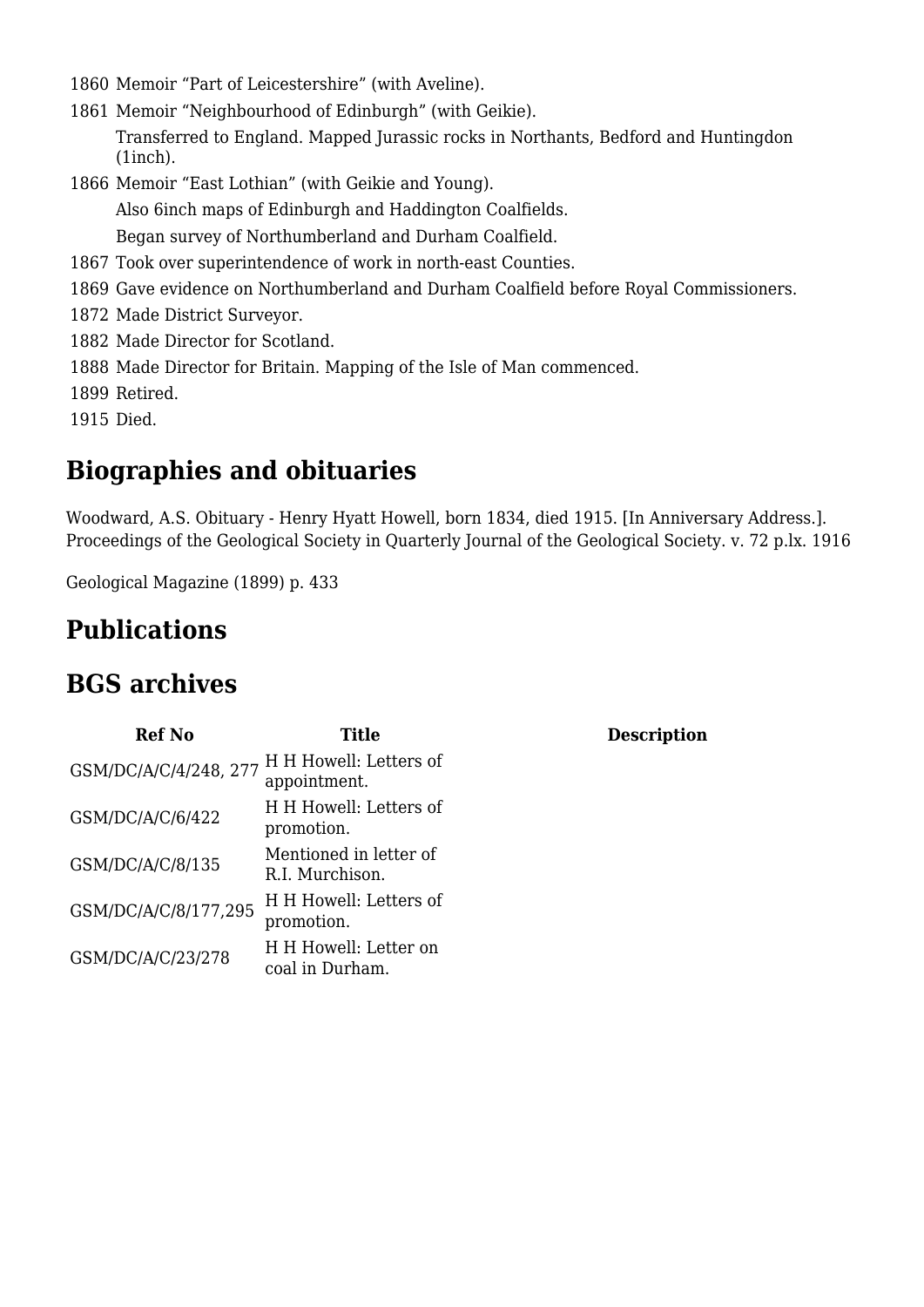GSM/DR Directors Papers

The following records form the personal and scientific papers of the Director's of the Survey. They have been arranged alphabetically. The structure of the Survey has changed several times since its formation under de la Beche. It was recognised early on that an Assistant Director was required along with a number of District Surveyors to help administer the work. Below the post of Director-General there were two Local Directors (England & Wales and Scotland). Under Geikie however, the Local Director for Scotland was abolished (?) and a Senior Director for GB appointed - H.H Howell, though he had very little control in practice. Below this post were two District Surveyors. The lack of promotional opportunites eventually led to the appointment of the Wharton Committee to look into the structure of the Survey. Following the Wharton Report the post of Director was to be supported by two 'Assistants to the Director' and seven District Geologists (five in the filed and two specialists - one Petrographer and one Palaeontologist)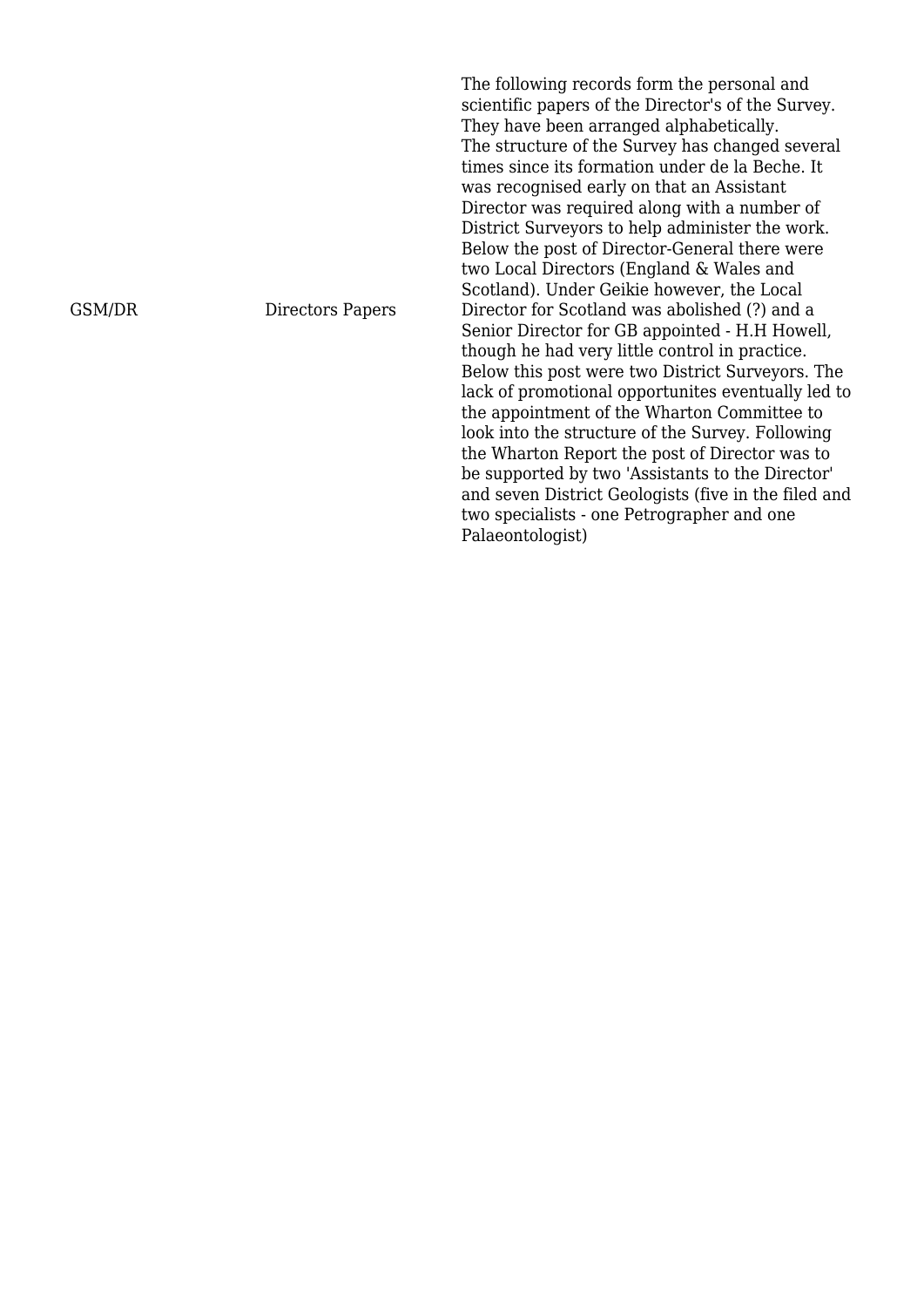|                |                                                                                                                                                                                                           | Geikie was born in 1835. He joined the Survey in<br>1855 and became Director for Scotland in 1867.<br>He was also the first Professor of Geology at the<br>University of Edinburgh. His primary<br>responsibility upon appointment as Director was<br>to complete the mapping of the British Isles and<br>wind up the Survey. He was keen to complete the<br>mapping of Scotland and transferred staff from<br>the England and Wales districts to Scotland for<br>this purpose. Although H.H.Howell was appointed<br>Director for Scotland, he worked mainly in the<br>North of England and Geikie continued to<br>supervise all survey work in Scotland. When<br>Howell retired in 1899, Geikie did not appoint a<br>successor.<br>Geikie began a series of stratigraphical memoirs,<br>intended to be a comprehensive investigation of<br>the rocks of a specific formation such as the<br>Jurassic or Cretaceous. This differed from the<br>usual regional memoirs which described the                                                                                                                                |
|----------------|-----------------------------------------------------------------------------------------------------------------------------------------------------------------------------------------------------------|--------------------------------------------------------------------------------------------------------------------------------------------------------------------------------------------------------------------------------------------------------------------------------------------------------------------------------------------------------------------------------------------------------------------------------------------------------------------------------------------------------------------------------------------------------------------------------------------------------------------------------------------------------------------------------------------------------------------------------------------------------------------------------------------------------------------------------------------------------------------------------------------------------------------------------------------------------------------------------------------------------------------------------------------------------------------------------------------------------------------------|
| GSM/DR/Ge      | <b>Archibald Geikie</b>                                                                                                                                                                                   | geology of an area and marked a significant<br>departure in Survey publications. The first of<br>these memoirs was 'The Pliocene Deposits of<br>Britain' by C.Reid, in 1890. Geikie also<br>contributed to the science of petrography and<br>microscopic petrology within the Survey and set<br>up a basic chemical laboratory in Edinburgh to<br>undertake rock slicing and analysis. He appointed<br>petrologists to the staff including J.J.H.Teall,<br>F.H.Hatch, W.W.Watts and J.S.Hyland. Geikie<br>also encouraged photography within the Survey<br>and collected a large series of photographs of<br>Scotland which were drawn on for memoirs and<br>his own book 'The Ancient Volcanoes of Great<br>Britain' published in 1897. During the last six<br>months of his directorship, a Committee was<br>established to enquire into the organisation and<br>staff of the Geological Survey & Museum and<br>report on its progress. It was chaired by J L<br>Wharton and among other things it reorganised<br>the staffing structure of the Survey to provide<br>improved promotional opportunities to geologists. |
| GSM/DR/Sb/4/1  | Correspondence and<br>papers inc letters from<br>E.B.Bailey, Bisat, and<br>Howell                                                                                                                         |                                                                                                                                                                                                                                                                                                                                                                                                                                                                                                                                                                                                                                                                                                                                                                                                                                                                                                                                                                                                                                                                                                                          |
| GSM/DR/Sb/4/13 | Correspondence, notes<br>and drafts relating to "A<br>Revision of the Fauna of<br>the North Welsh<br>Conocoryphe viola Beds<br>implying a a Lower<br>Cambrian Age" By B<br>Howell and C J<br>Stubblefield |                                                                                                                                                                                                                                                                                                                                                                                                                                                                                                                                                                                                                                                                                                                                                                                                                                                                                                                                                                                                                                                                                                                          |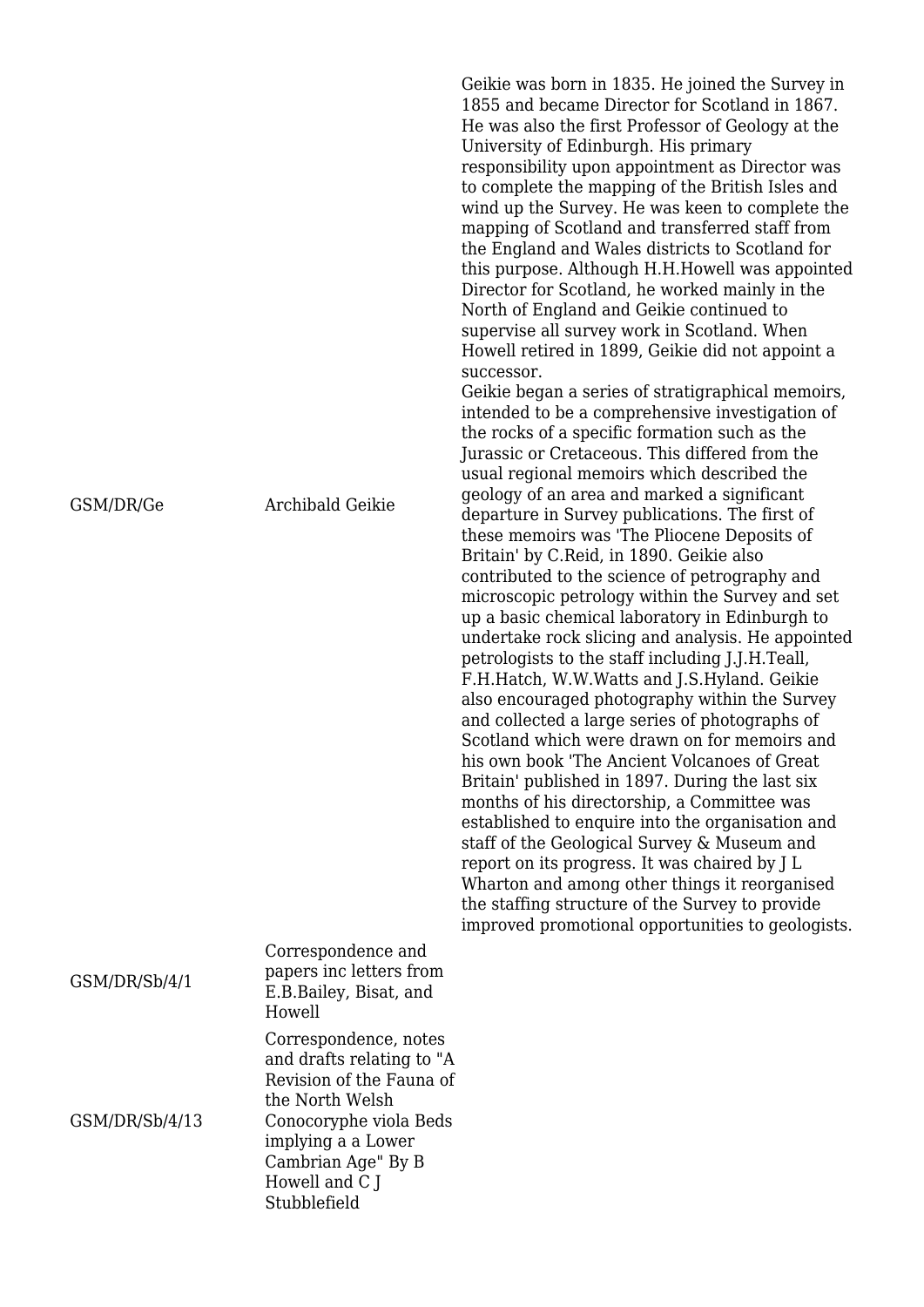|                 |                                                                                             | 1) B.F. Howell, E.S. Cobbold, R. Kozlowski, C.E.                                                                                                                                                                                                                                                                                                                               |
|-----------------|---------------------------------------------------------------------------------------------|--------------------------------------------------------------------------------------------------------------------------------------------------------------------------------------------------------------------------------------------------------------------------------------------------------------------------------------------------------------------------------|
| GSM/DR/Sb/7/1   | Photographs                                                                                 | Ressel in Poland 1931 2) R. Richter at View Edge,<br>Shropshire, September 1936.; 3) B.A.A.S<br>excursion. Party consists of J.V. Harrison, W.T.<br>Gordon, Gregory of Leicester and Mr. Bailey<br>Photograph taken by Mr. Bulman, 1936; 4) W.G.<br>Fearnsides, 1936; 5) Examining core samples in<br>the courtyard of the Geological Survey museum,<br>South Kensington, 1945 |
| GSM/DR/Sb/7/3   | Photographs and letter                                                                      | 1) E.S.Cobbold at Watling House, Shropshire,<br>c1930 2) 1) E.S.Cobbold at Watling House,<br>Shropshire, c1930; 2) G Delepine and Sir Arthur<br>Smith Woodward, 1938; 3) T H Clark and B F<br>Howell, 1939; 4) R Ruedemann, 1939; 5) Letter<br>from W W Watts to Stubblefield, 1937                                                                                            |
| GSM/GL/Br/5     | Correspondence from<br>Barrow to: Clough,<br>Flett, Peach, Howell,<br>S.V. Wood and others. | Letters about geological succession in Scotland<br>and about boulder clay of Yorkshire.                                                                                                                                                                                                                                                                                        |
| GSM/GL/Bw/29/88 | H H Howell: Letter on J.<br>Lucas.                                                          |                                                                                                                                                                                                                                                                                                                                                                                |
| GSM/GX/Z/101    | Howell, H G                                                                                 |                                                                                                                                                                                                                                                                                                                                                                                |
|                 |                                                                                             | Retrieved from ' <u>http://earthwise.bqs.ac.uk/index.php?title=Henry_Hyett_Howell&amp;oldid=49409</u> '                                                                                                                                                                                                                                                                        |
| Category:       |                                                                                             |                                                                                                                                                                                                                                                                                                                                                                                |

• [Pioneers of the British Geological Survey](http://earthwise.bgs.ac.uk/index.php/Category:Pioneers_of_the_British_Geological_Survey)

## **Navigation menu**

#### **Personal tools**

- Not logged in
- $\bullet$  [Talk](http://earthwise.bgs.ac.uk/index.php/Special:MyTalk)
- [Contributions](http://earthwise.bgs.ac.uk/index.php/Special:MyContributions)
- [Log in](http://earthwise.bgs.ac.uk/index.php?title=Special:UserLogin&returnto=Henry+Hyett+Howell&returntoquery=action%3Dmpdf)
- [Request account](http://earthwise.bgs.ac.uk/index.php/Special:RequestAccount)

#### **Namespaces**

- [Page](http://earthwise.bgs.ac.uk/index.php/Henry_Hyett_Howell)
- [Discussion](http://earthwise.bgs.ac.uk/index.php?title=Talk:Henry_Hyett_Howell&action=edit&redlink=1)

 $\Box$ 

### **Variants**

#### **Views**

- [Read](http://earthwise.bgs.ac.uk/index.php/Henry_Hyett_Howell)
- [Edit](http://earthwise.bgs.ac.uk/index.php?title=Henry_Hyett_Howell&action=edit)